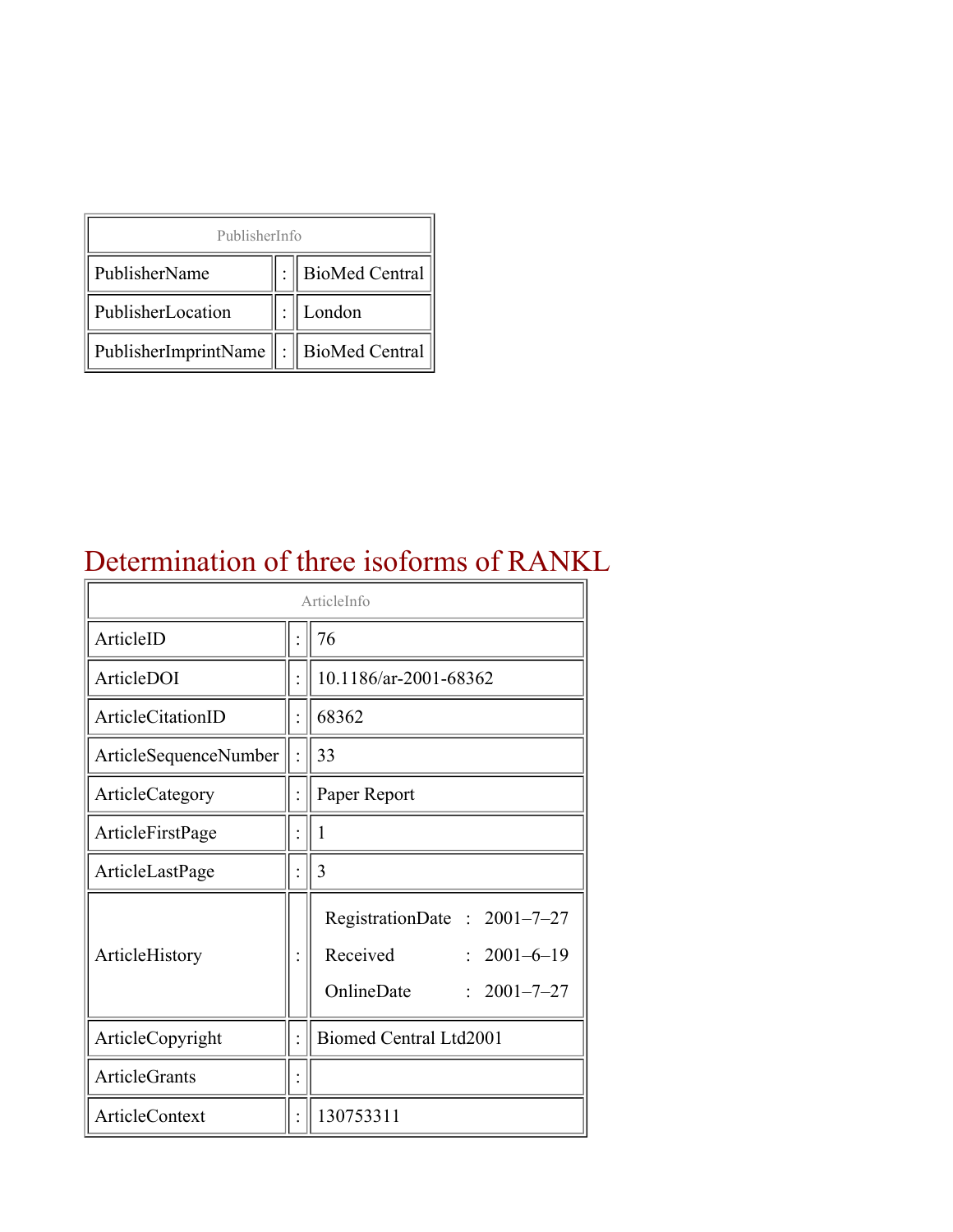Aff1 University Hospital Zurich, Switzerland

#### Keywords

Isoform, osteoclastogenesis, RANKL, T cells

## Context

RANKL (receptor activator of nuclear factor-?B ligand; also known as osteoprotegerin ligand, osteoclast differentiation factor, tumour necrosis factor-related activation-induced cytokine) induces the differentiation of T cells and osteoclasts. Therefore it has been suggested that the RANK-RANKL pathway plays an important role in cellular interaction at sites of bone destruction in rheumatoid arthritis (RA).

## Significant findings

The authors found two new isoforms of RANKL:RANKL2 has a shorter intracellular domain than the original RANKL, and RANKL3 lacks a transmembrane domain. Although mRNAs for all three isoforms were detected in both the bone marrow cell line ST2 and the preosteoblastic cell line MC3T3-E1, only the expression of RANKL2 was suppressed by treatment with 1a,25-dihydroxyvitamin D<sub>3</sub> and dexamethasone. In thymus, CD4<sup>-</sup>CD8<sup>-</sup>, CD4<sup>+</sup>CD8<sup>-</sup> and CD4<sup>-</sup>CD8<sup>+</sup> cells expressed all three isoforms of RANKL, but RANKL2 could not be detected in  $CD4+CD8+$  cells. These results suggest that the regulation of osteoclastogenesis and T-cell differentiation by RANKL might be more complex than previously thought.

### Comments

In RA, activated T cells, synovial fibroblasts and bone marrow derived cells express RANKL. Treatment with 1a,25-dihydroxyvitamin D<sub>3</sub> is known to be essential for the induction of osteoclast differentiation by RA synovial fibroblasts, and the authors suggest that the expression of the RANKL